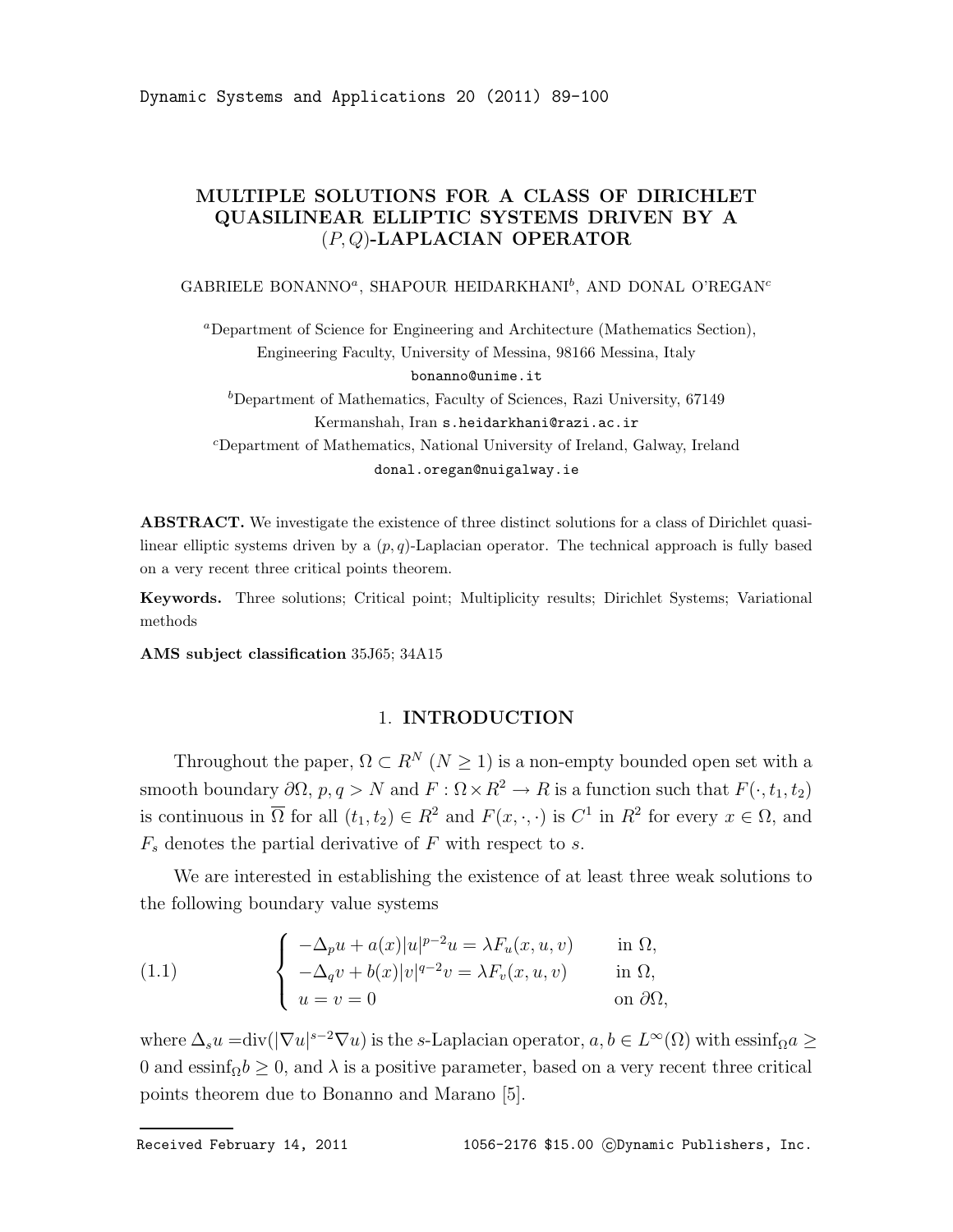In the sequel, X will denote the Sobolev space  $W_0^{1,p}$  $V_0^{1,p}(\Omega) \times W_0^{1,q}$  $C_0^{1,q}(\Omega)$  equipped with the norm

$$
|| (u, v) || = ||u|| + ||v||,
$$

where

$$
||u|| = \left(\int_{\Omega} |\nabla u(x)|^p dx\right)^{1/p}
$$

and

$$
||v|| = \left(\int_{\Omega} |\nabla v(x)|^q dx\right)^{1/q}.
$$

We define

$$
||u||_1 = \left(\int_{\Omega} (|\nabla u(x)|^p + a(x)|u(x)|^p) dx\right)^{1/p}
$$

and

$$
||v||_2 = \left(\int_{\Omega} (|\nabla v(x)|^q + b(x)|v(x)|^q) dx\right)^{1/q}.
$$

Put

$$
(1.2) \t k = \max \left\{ \sup_{u \in W_0^{1,p}(\Omega) \setminus \{0\}} \frac{\max_{x \in \overline{\Omega}} |u(x)|^p}{\|u\|^p}, \sup_{v \in W_0^{1,q}(\Omega) \setminus \{0\}} \frac{\max_{x \in \overline{\Omega}} |v(x)|^q}{\|v\|^q} \right\}.
$$

Since  $p, q > N$ , one has  $k < +\infty$ . Moreover, from [20] one has

$$
\sup_{u \in W_0^{1,p}(\Omega) \setminus \{0\}} \frac{\max_{x \in \overline{\Omega}} |u(x)|}{\|u\|} \le \frac{N^{-1/p}}{\sqrt{\pi}} [\Gamma(1+\frac{N}{2})]^{1/N} (\frac{p-1}{p-N})^{1-1/p} [m(\Omega)]^{1/N-1/p}
$$

and

$$
\sup_{v \in W_0^{1,q}(\Omega) \backslash \{0\}} \frac{\max_{x \in \overline{\Omega}} |v(x)|}{\|v\|} \le \frac{N^{-1/q}}{\sqrt{\pi}} [\Gamma(1+\frac{N}{2})]^{1/N} (\frac{q-1}{q-N})^{1-1/q} [m(\Omega)]^{1/N-1/q}
$$

where  $m(\Omega)$  is the Lebesgue measure of the set  $\Omega$ , and equality occurs when  $\Omega$  is a ball.

Clearly, one has

$$
||u|| \le ||u||_1 \le (1 + ||a||_{\infty} m(\Omega)k)^{1/p} ||u||
$$

and

(1.3)

 $||v|| \le ||v||_2 \le (1 + ||b||_{\infty} m(\Omega)k)^{1/q} ||v||.$ 

Hence, in  $W_0^{1,p}$  $V_0^{1,p}(\Omega) \times W_0^{1,q}$  $C_0^{1,q}(\Omega)$  the norm

$$
||(u, v)||_1 = ||u||_1 + ||v||_2
$$

is equivalent to the usual one.

For all  $c > 0$  we denote by  $K_1(c)$  the set

(1.4) 
$$
\left\{ (t_1, t_2) \in R^2 : \frac{|t_1|^p}{p} + \frac{|t_2|^q}{q} \le c \right\}.
$$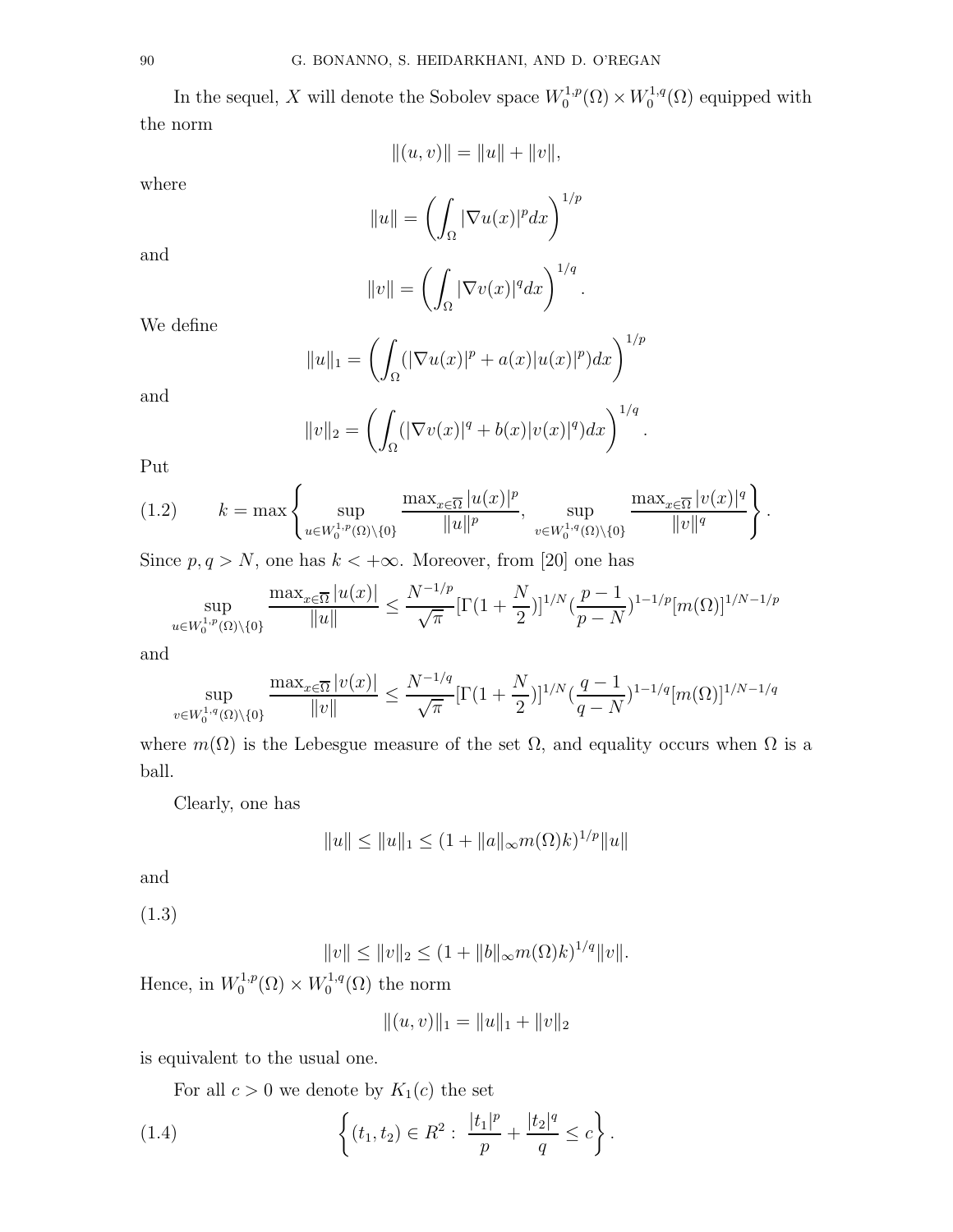By a solution (weak) of problem (1), we mean any  $(u, v) \in X$  such that

$$
\int_{\Omega} \left( |\nabla u(x)|^{p-2} \nabla u(x) \nabla h_1(x) + a(x)|u(x)|^{p-2} u(x) h_1(x) \right) dx
$$
  
+ 
$$
\int_{\Omega} \left( |\nabla v(x)|^{q-2} \nabla v(x) \nabla h_2(x) + b(x)|v(x)|^{q-2} v(x) h_2(x) \right) dx
$$
  
- 
$$
\lambda \int_{\Omega} \left( F_u(x, u(x), v(x)) h_1(x) + F_v(x, u(x), v(x)) h_2(x) \right) dx = 0
$$
  
[*b*], *b*<sub>0</sub>]  $\in X$ 

for every  $(h_1, h_2) \in X$ .

A special case of our main result is the following theorem.

**Theorem 0.** Let  $\Omega \subseteq R^2$  be a non-empty bounded open set with boundary of class  $C^1$ . Let  $f, g: R^2 \to R$  be two continuous functions such that the differential 1-form  $w := f(\xi, \eta)d\xi + g(\xi, \eta)d\eta$  is integrable and let F be a primitive of w such that  $F(0, 0) = 0$ ,  $F(d_1, d_2) > 0$  for some  $d_1, d_2 > 0$  and  $F(\xi, \eta) \ge 0$  in  $[0, d_1] \times [0, d_2]$ . Fix  $p, q > 2$  and assume that

$$
\liminf_{(\xi,\eta)\to(0,0)}\frac{F(\xi,\eta)}{\frac{|\xi|^p}{p}+\frac{|\eta|^q}{q}}=\limsup_{|\xi|\to+\infty,\ |\eta|\to+\infty}\frac{F(\xi,\eta)}{\frac{|\xi|^p}{p}+\frac{|\eta|^q}{q}}=0.
$$

Then, there is  $\lambda^* > 0$  such that for each  $\lambda > \lambda^*$  the problem

(1.5) 
$$
\begin{cases}\n-\Delta_p u = \lambda f(u, v) & \text{in } \Omega, \\
-\Delta_q u = \lambda g(u, v) & \text{in } \Omega, \\
u = v = 0 & \text{on } \partial\Omega\n\end{cases}
$$

admits at least three weak solutions.

In the literature many papers  $|1,2,3,7-13,17,18|$  discuss quasilinear elliptic systems. For example in [9] the authors studied a class of quasilinear elliptic systems involving the p-Laplacian operator where the right hand side is closely related to the critical Sobolev exponent and they proved the existence of at least one nontrivial solution under suitable assumptions on the nonlinearities. In [8], Y. Bozhkova, E. Mitidieri using the fibering method, introduced by Pohozaev, established the existence of multiple solutions for a Dirichlet problem associated with a quasilinear system involving a pair of  $(p, q)$ -Laplacian operators. In [12], A. Kristály using an abstract critical point result of B. Ricceri established the existence of an interval  $\Lambda \subseteq [0, +\infty[$ such that for each  $\lambda \in \Lambda$  the quasilinear elliptic system

(1.6) 
$$
\begin{cases}\n-\Delta_p u = \lambda F_u(x, u, v) & \text{in } \Omega, \\
-\Delta_q v = \lambda F_v(x, u, v) & \text{in } \Omega, \\
u = v = 0 & \text{on } \partial\Omega\n\end{cases}
$$

where  $\Omega$  is a strip-like domain and  $\lambda > 0$  is a parameter, has at least two distinct nontrivial solutions. In [18], the authors studied the Nehari manifold for a class of quasilinear elliptic systems involving a pair of  $(p, q)$ -Laplacian operators and a parameter, and proved the existence of a nonnegative solution for the system by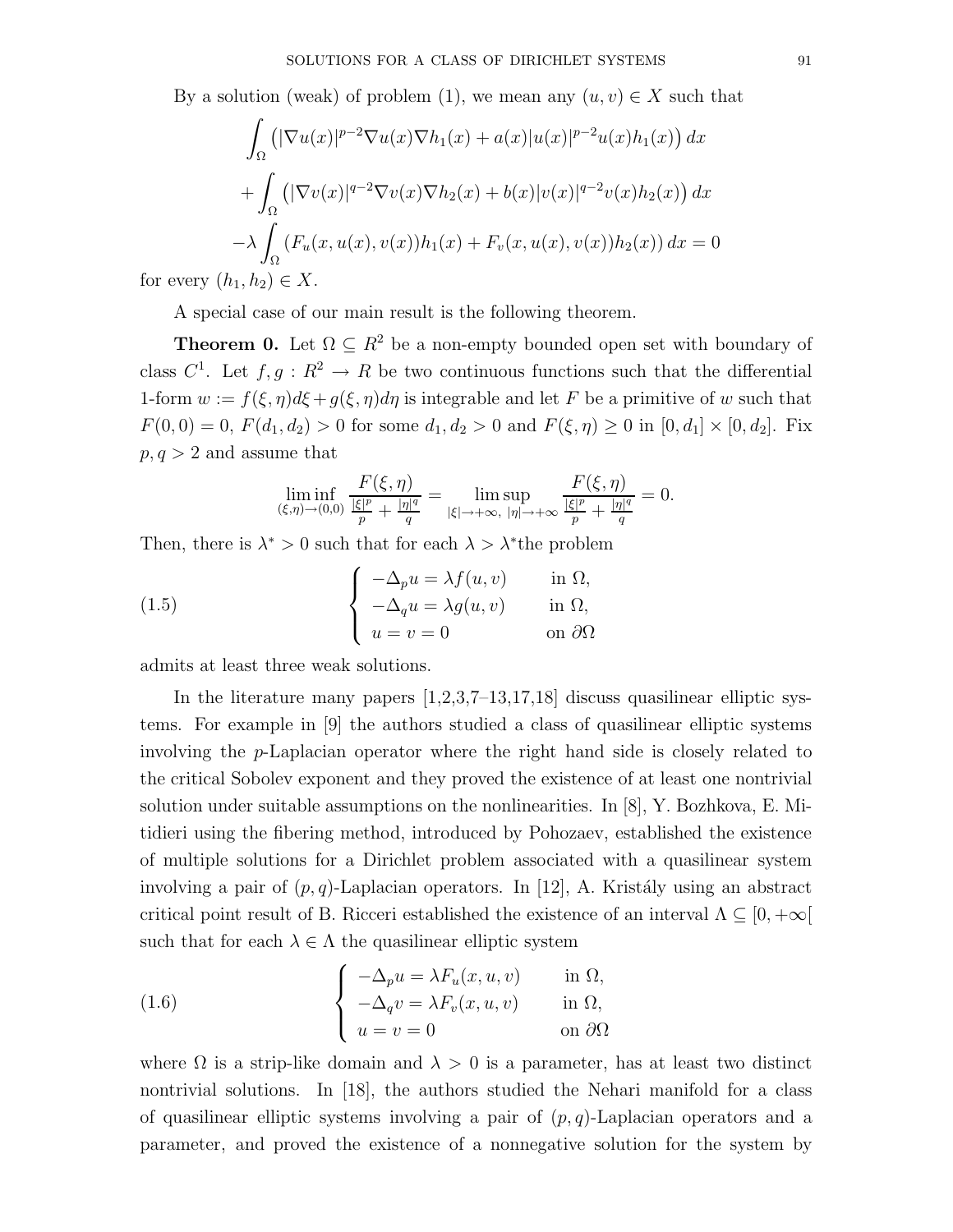discussing properties of the Nehari manifold, and they obtained global bifurcation results. We also refer the reader to [1,2,13] where the three critical points theorem of B. Ricceri [15] is used. For example, Chun Li and Chun-Lei Tang in [13] established the existence of an interval  $\Lambda \subseteq [0, +\infty]$  and a positive real number  $\rho$  such that for each  $\lambda \in \Lambda$  problem (3) admits at least three weak solutions whose norms in  $W_0^{1,p}$  $V_0^{1,p}(\Omega) \times W_0^{1,q}$  $\int_0^{1,q}(\Omega)$  are less than  $\rho$ , and in [1] some similar results for the quasilinear elliptic system

(1.7) 
$$
\begin{cases} \Delta_{p_1} u_1 + \lambda F_{u_1}(x, u_1, u_2, \dots, u_n) = 0 & \text{in } \Omega, \\ \Delta_{p_2} u_2 + \lambda F_{u_2}(x, u_1, u_2, \dots, u_n) = 0 & \text{in } \Omega, \\ \dots \\ \Delta_{p_n} u_n + \lambda F_{u_n}(x, u_1, u_2, \dots, u_n) = 0 & \text{in } \Omega, \\ u_i = 0 \text{ for } 1 \leq i \leq n & \text{on } \partial\Omega \end{cases}
$$

were obtained. Also, in [4], G. Bonanno and P. Candito using Ricceri's three critical points theorem, proved the existence of an interval  $\Lambda \subseteq [0, +\infty]$  and a positive real number q such that for each  $\lambda \in \Lambda$  the problem

(1.8) 
$$
\begin{cases} -\Delta_p u + a(x)|u|^{p-2}u = \lambda f(x,u) & \text{in } \Omega, \\ \frac{\partial u}{\partial v} = 0 & \text{on } \partial\Omega \end{cases}
$$

where  $\Omega \subset R^N(N \geq 1)$  is a nonempty bounded open set with a boundary  $\partial \Omega$  of class  $C^1$ ,  $a \in L^{\infty}(\Omega)$  with ess inf<sub>Ω</sub>  $a > 0$ ,  $p > N$ ,  $\lambda > 0$ ,  $f : \Omega \times R \to R$  is a function and v is the outward unit normal to  $\partial\Omega$ , admits at least three weak solutions whose norms in  $W^{1,p}(\Omega)$  are less than q.

For other basic notations and definitions, we refer the reader to [6,14,16] and the references therein.

#### 2. MAIN RESULTS

First we here recall for the reader's convenience Theorem 2.6 of [5].

**Theorem A.** (see [5, Theorem 2.6]) Let X be a reflexive real Banach space, let  $\Phi: X \longrightarrow R$  be a sequentially weakly lower semicontinuous, coercive and continuously Gâteaux differentiable whose Gâteaux derivative admits a continuous inverse on  $X^*$ , and let  $\Psi: X \longrightarrow R$  be a sequentially weakly upper semicontinuous and continuously Gâteaux differentiable functional whose Gâteaux derivative is compact. Assume that there exist  $r \in R$  and  $u_1 \in X$  with  $0 < r < \Phi(u_1)$ , such that

i. sup<sub>u∈</sub> $_{\Phi^{-1}(]-\infty,r]}$   $\Psi(u) < r\frac{\Psi(u_1)}{\Phi(u_1)}$ ,

ii. for each  $\lambda \in \Lambda_r := ]\frac{\Phi(u_1)}{\Psi(u_1)}, \frac{r}{\sup_{u \in \Phi^{-1}(]} }$  $\frac{r}{\sup_{u \in \Phi^{-1}(]-\infty,r])} \Psi(u)}$  the functional  $\Phi - \lambda \Psi$  is coercive. Then, for each  $\lambda \in \Lambda_r$  the functional  $\Phi - \lambda \Psi$  has at least three distinct critical points in  $X$ .

We need the following proposition in the proof of Theorem 1.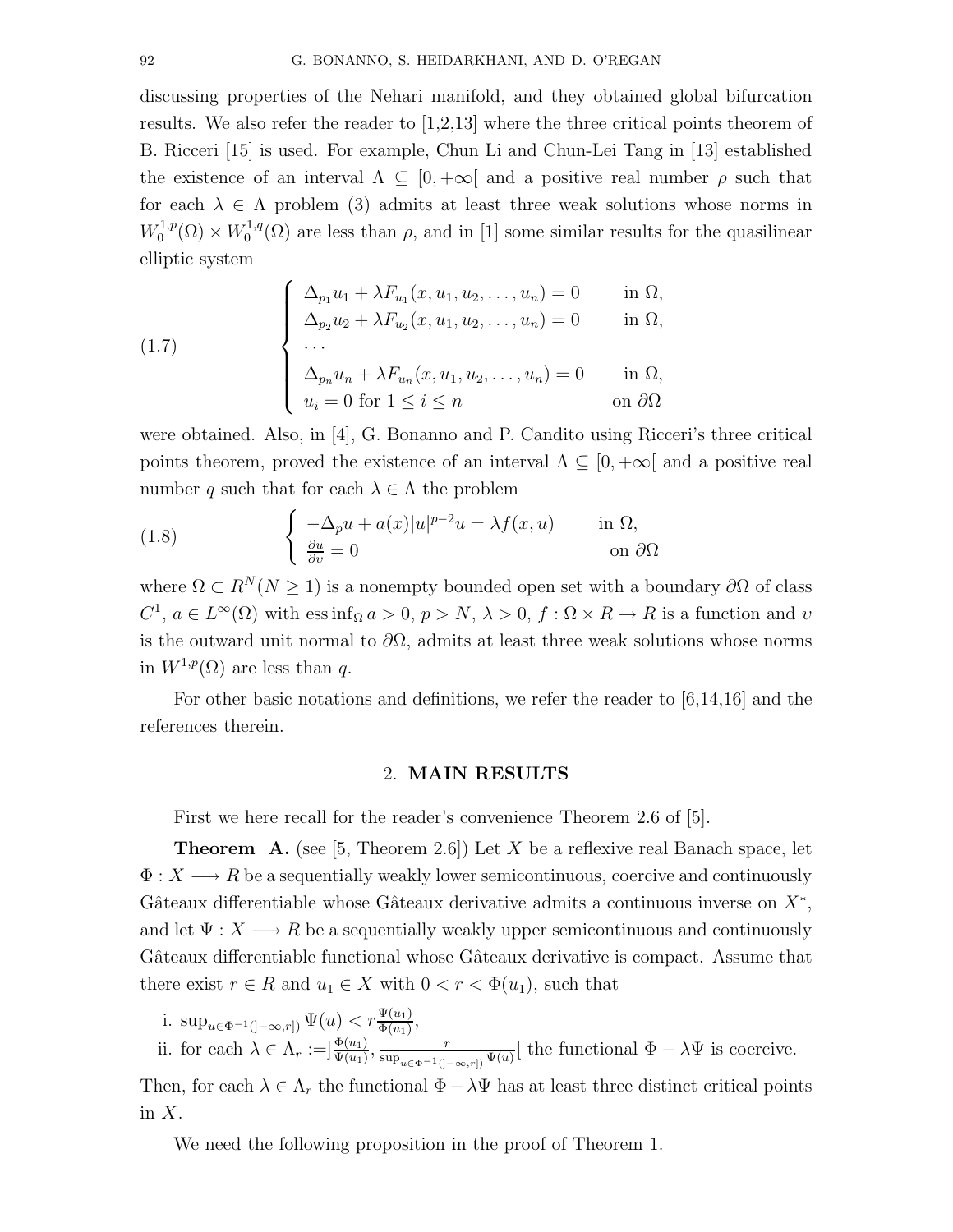**Proposition 1.** Let  $T : X \to X^*$  be the operator defined by

$$
T(u, v)(h_1, h_2) = \int_{\Omega} (|\nabla u(x)|^{p-2} \nabla u(x) \nabla h_1(x) + a(x)|u(x)|^{p-2} u(x)h_1(x)) dx + \int_{\Omega} (|\nabla v(x)|^{q-2} \nabla v(x) \nabla h_2(x) + b(x)|v(x)|^{q-2} v(x)h_2(x)) dx
$$

for every  $(u, v)$ ,  $(h_1, h_2) \in X$ . Then T admits a continuous inverse on  $X^*$ .

**Proof.** Taking into account (2.2) of [19] for every  $x, y \in \mathbb{R}^N$  there exists a positive constant  $c_p$  such that

$$
\langle |x|^{p-2}x - |y|^{p-2}y, x - y \rangle \ge c_p |x - y|^p
$$

where  $\langle \cdot, \cdot \rangle$  denotes the usual inner product in  $R^N$ . Thus, it is easy to see that

$$
(T(u_1, v_1) - T(u_2, v_2))(u_1 - u_2, v_1 - v_2) \ge \min\{c_p, c_q\}(\|u_1 - u_2\|_1^p + \|v_1 - v_2\|_2^q)
$$

for every  $(u_1, v_1), (u_2, v_2) \in X$ , which means that T is uniformly monotone. Therefore, since T is coercive and hemicontinuous in X, by applying Theorem 26.A. of [21], we have that T admits a continuous inverse on  $X^*$ .  $\Box$ 

Now, we state our main result:

**Theorem 1.** Let  $F : \Omega \times \mathbb{R}^2 \to \mathbb{R}$  be a function such that  $F(\cdot, t_1, t_2)$  is continuous in  $\overline{\Omega}$  for all  $(t_1, t_2) \in R^2$ ,  $F(x, \cdot, \cdot)$  is  $C^1$  in  $R^2$  and  $F(x, 0, 0) = 0$  for every  $x \in \Omega$ . Assume that there exist a positive constant r and a function  $w = (w_1, w_2) \in X$  such that

$$
\begin{array}{lll}\n(\alpha_1) & \frac{\|w_1\|_1^p}{p} + \frac{\|w_2\|_2^q}{q} > r; \\
(\alpha_2) & \frac{\int_{\Omega} \sup_{(t_1, t_2) \in K_1(kr)} F(x, t_1, t_2) dx}{r} < \frac{\int_{\Omega} F(x, w_1(x), w_2(x)) dx}{\frac{\|w_1\|_1^p}{p} + \frac{\|w_2\|_2^q}{q}} \text{ where } K_1(kr) = \{(t_1, t_2) \in R^2; \\
& \frac{|t_1|^p}{p} + \frac{|t_2|^q}{q} \le kr\} \text{ (see (4)) and } k \text{ is given by (2);} \\
(\alpha_3) & \limsup_{|t_1| \to +\infty} |t_2| \to +\infty \frac{\frac{F(x, t_1, t_2)}{|t_1|^p} + \frac{|t_2|^q}{q}}{r} < \frac{\int_{\Omega} \sup_{(t_1, t_2) \in K_1(kr)} F(x, t_1, t_2) dx}{m(\Omega)kr} \text{ uniformly with respect to } x \in \Omega.\n\end{array}
$$

Then, for each 
$$
\lambda \in \Lambda_1 := \left] \frac{\frac{\|w_1\|_1^p}{p} + \frac{\|w_2\|_2^q}{q}}{\int_{\Omega} F(x, w_1(x), w_2(x)) dx}, \frac{r}{\int_{\Omega} \sup_{(t_1, t_2) \in K_1(kr)} F(x, t_1, t_2) dx} \right[
$$
 the problem (1) admits at least three distinct weak solutions in X.

**Proof:** In order to apply Theorem A, we begin by taking  $X = W_0^{1,p}$  $V_0^{1,p}(\Omega) \times W_0^{1,q}$  $\zeta^{1,q}_0(\Omega)$ endowed with the norm  $\|(u, v)\|_1$  as defined before. Moreover, put

(2.1) 
$$
\Phi(u,v) = \frac{1}{p} ||u||_1^p + \frac{1}{q} ||v||_2^q
$$

and

(2.2) 
$$
\Psi(u,v) = \int_{\Omega} F(x, u(x), v(x)) dx
$$

for each  $(u, v) \in X$ . Since  $p, q > N$ , X is compactly embedded in  $C^0(\overline{\Omega}) \times C^0(\overline{\Omega})$  and it is well known that  $\Phi$  and  $\Psi$  are well defined and continuously Gâteaux differentiable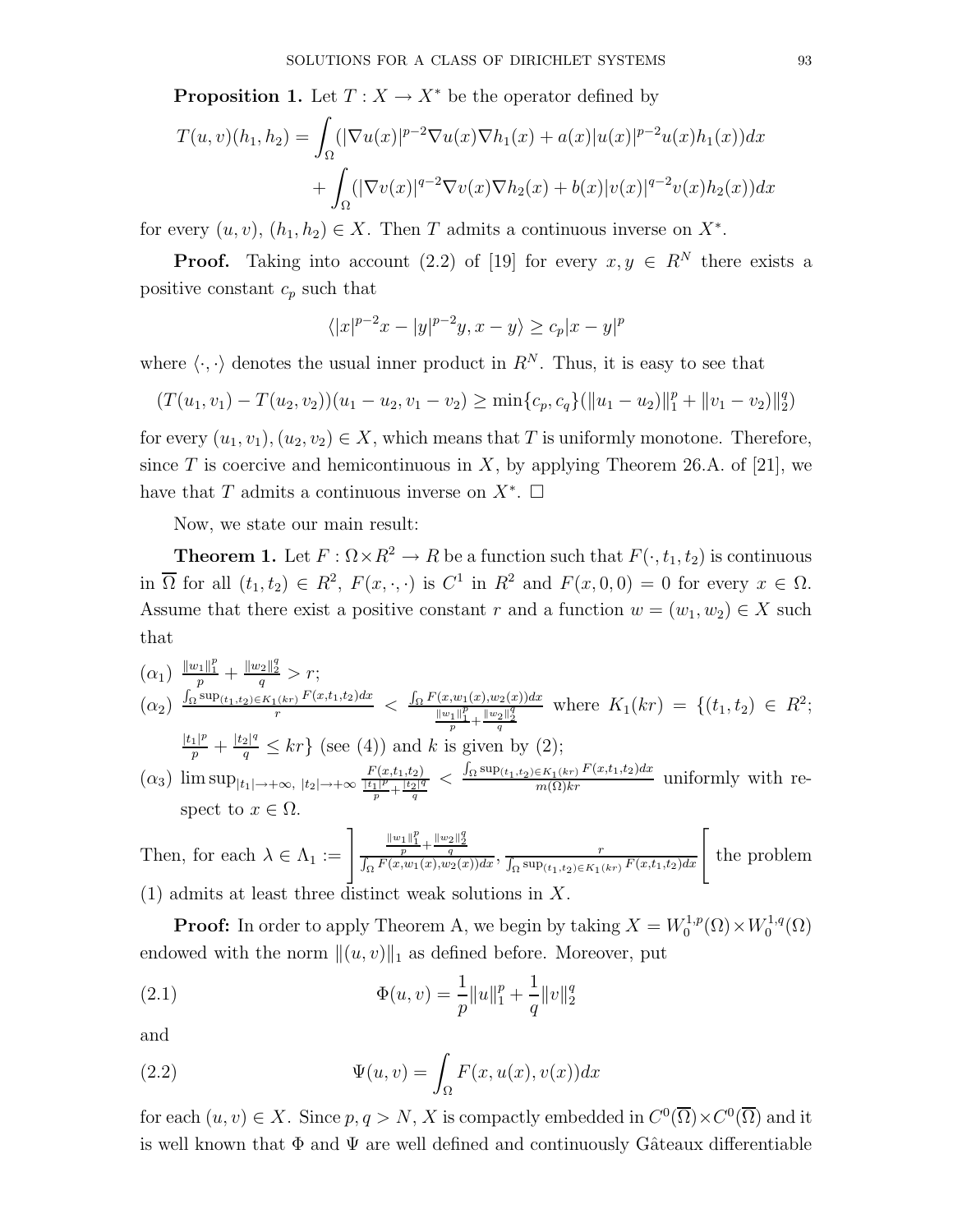functionals whose Gâteaux derivatives at the point  $(u, v) \in X$  are the functionals  $\Phi'(u, v), \ \Psi'(u, v) \in X^*$ , given by

$$
\Phi'(u,v)(h_1,h_2) = \int_{\Omega} (|\nabla u(x)|^{p-2} \nabla u(x) \nabla h_1(x) + a(x)|u(x)|^{p-2} u(x)h_1(x)) dx \n+ \int_{\Omega} (|\nabla v(x)|^{q-2} \nabla v(x) \nabla h_2(x) + b(x)|v(x)|^{q-2} v(x)h_2(x)) dx
$$

and

$$
\Psi'(u,v)(h_1,h_2) = (\int_{\Omega} F_u(x,u(x),v(x))h_1(x)dx + \int_{\Omega} F_v(x,u(x),v(x))h_2(x)dx)
$$

for every  $(h_1, h_2) \in X$ , respectively, as well as  $\Psi$  is sequentially weakly upper semicontinuous. We claim that  $\Psi' : X \to X^*$  is a compact operator. Indeed, for fixed  $(u, v) \in X$ , assume  $(u_n, v_n) \to (u, v)$  weakly in X as  $n \to +\infty$ . Then  $(u_n, v_n) \to (u, v)$ strongly in  $C(\overline{\Omega})$ . Since  $F(x, \cdot, \cdot)$  is  $C^1$  in  $R^2$  for every  $x \in \Omega$ , so it is continuous in  $R^2$  for every  $x \in \Omega$ , and we get that  $F(x, u_n, v_n) \to F(x, u, v)$  strongly as  $n \to +\infty$ . By the Lebesgue control convergence theorem,  $\Psi'(u_n, v_n) \to \Psi'(u, v)$  strongly, which means that  $\Psi'$  is strongly continuous, then it is a compact operator. Hence the claim is true. Furthermore, Proposition 1 gives that  $\Phi'$  admits a continuous inverse on  $X^*$  and since  $\Phi'$  is monotone, we obtain that  $\Phi$  is sequentially weakly lower semi continuous (see [21, Proposition 25.20]).

Choose  $(u_0, v_0) = (0, 0)$  and  $(u_1, v_1) = (w_1, w_2)$ , from  $(\alpha_1)$  and  $(9)$  we get  $0 < r <$  $\Phi(u_1, v_1)$ , and from (10) we have  $\Psi(u_0, v_0) = (0, 0)$ , which are required assumptions in Theorem A. Moreover, since

$$
\sup_{x \in \Omega} |u(x)|^p \le k \|u\|^p
$$

and

$$
\sup_{x \in \Omega} |v(x)|^q \le k \|v\|^q
$$

for each  $(u, v) \in X$ , we see that

$$
\sup_{x \in \Omega} |u(x)|^p \le k \|u\|_1^p
$$

and

$$
\sup_{x\in\Omega}|v(x)|^q\leq k\|v\|_2^q
$$

for each  $(u, v) \in X$ , and so

(2.3) 
$$
\sup_{x \in \Omega} \left( \frac{|u(x)|^p}{p} + \frac{|v(x)|^q}{q} \right) \le k \left( \frac{\|u\|_1^p}{p} + \frac{\|v\|_2^q}{q} \right)
$$

for each  $(u, v) \in X$ . Using (9) and (11), we obtain

$$
\Phi^{-1}([-\infty, r]) = \{(u, v) \in X; \Phi(u, v) \le r\}
$$
  
= 
$$
\{(u, v) \in X; \frac{||u||_1^p}{p} + \frac{||v||_2^q}{q} \le r\}
$$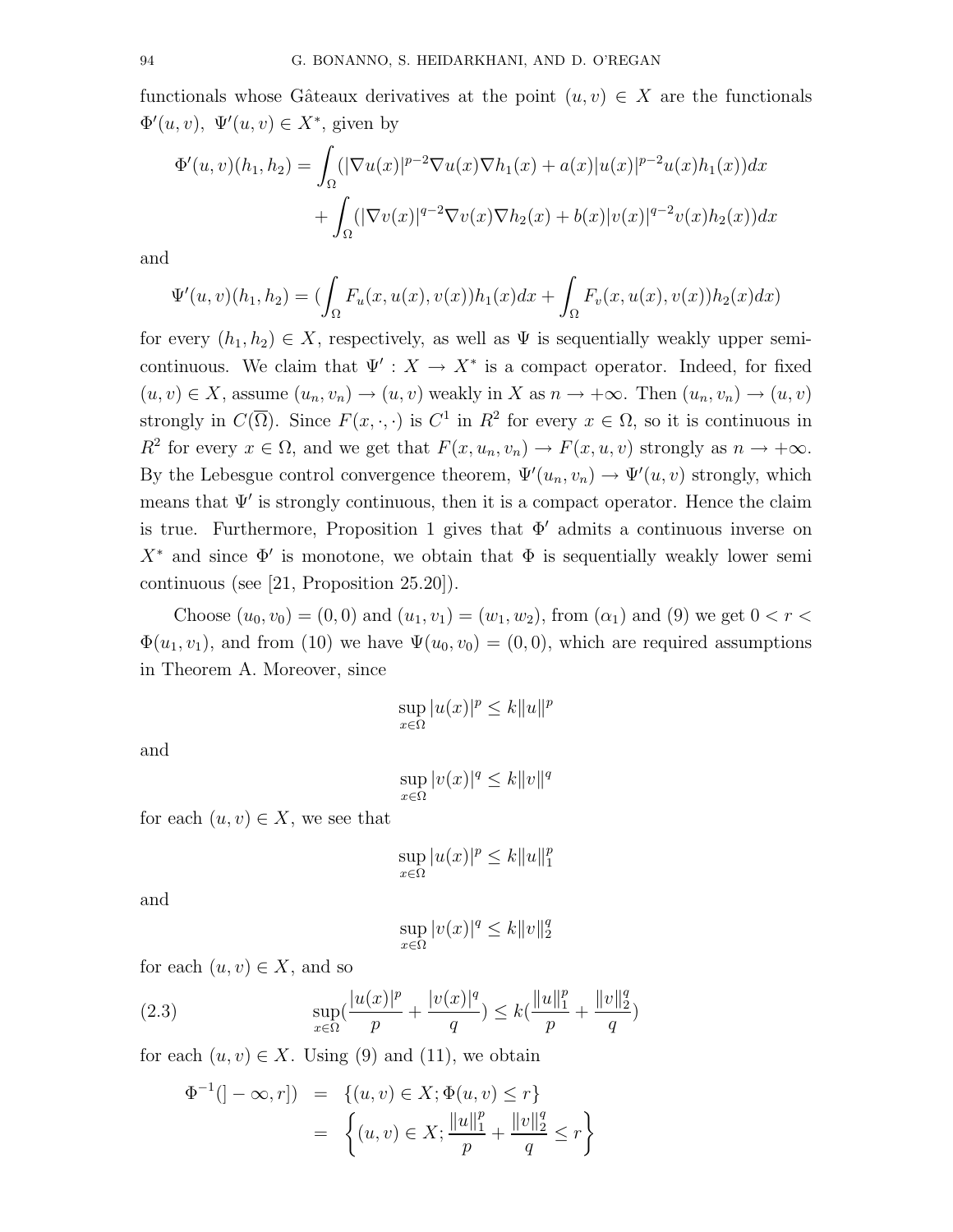$$
\subseteq \left\{ (u,v) \in X; \frac{|u(x)|^p}{p} + \frac{|v(x)|^q}{q} \le kr \right\} \text{ for all } x \in \Omega \right\},
$$

and it follows that

$$
\sup_{(u,v)\in\Phi^{-1}(]-\infty,r])} \Psi(u,v) = \sup_{(u,v)\in\Phi^{-1}(]-\infty,r])} \int_{\Omega} F(x,u(x),v(x))dx
$$
  

$$
\leq \int_{\Omega} \sup_{(t_1,t_2)\in K_1(kr)} F(x,t_1,t_2)dx.
$$

Therefore, from (10), owing to  $(\alpha_2)$ , we have

$$
\sup_{u \in \Phi^{-1}(]-\infty,r])} \Psi(u,v) = \sup_{(u,v) \in \Phi^{-1}(]-\infty,r])} \int_{\Omega} F(x, u(x), v(x)) dx
$$
  
\n
$$
\leq \int_{\Omega} \sup_{(t_1,t_2) \in K_1(kr)} F(x, t_1, t_2) dx
$$
  
\n
$$
< r \frac{\int_{\Omega} F(x, w_1(x), w_2(x)) dx}{\frac{\|w_1\|_1^p}{p} + \frac{\|w_2\|_2^q}{q}}
$$
  
\n
$$
= r \frac{\Psi(u_1, v_1)}{\Phi(u_1, v_1)},
$$

namely, assumption (i) of Theorem A is fulfilled. Furthermore from  $(\alpha_3)$  there exist two constants  $\gamma,~\tau \in R$  with

$$
0 < \gamma < \frac{\int_{\Omega} \sup_{(t_1, t_2) \in K_1(kr)} F(x, t_1, t_2) dx}{r}
$$

such that

$$
km(\Omega)F(x,t_1,t_2) \le \gamma \left(\frac{|t_1|^p}{p} + \frac{|t_2|^q}{q}\right) + \tau \quad \text{for all } x \in \Omega \text{ and for all } (t_1,t_2) \in R^2.
$$

Fix  $(u, v) \in X$ . Then

(2.4) 
$$
F(x, u(x), v(x)) \leq \frac{1}{km(\Omega)} (\gamma \frac{|u(x)|^p}{p} + \gamma \frac{|v(x)|^q}{q} + \tau) \text{ for all } x \in \Omega.
$$

So, for any fixed  $\lambda \in \Lambda_1$ , from  $(9)-(12)$  we have

$$
\Phi(u, v) - \lambda \Psi(u, v) = \frac{1}{p} ||u||_1^p + \frac{1}{q} ||v||_2^q - \lambda \int_{\Omega} F(x, u(x), v(x)) dx
$$
  
\n
$$
\geq \frac{1}{p} ||u||_1^p + \frac{1}{q} ||v||_2^q - \frac{\lambda \gamma}{km(\Omega)} \left( \frac{1}{p} \int_{\Omega} |u(x)|^p dx + \frac{1}{q} \int_{\Omega} |v(x)|^q dx \right) - \frac{\lambda \tau}{k}
$$
  
\n
$$
\geq \frac{1}{p} ||u||_1^p + \frac{1}{q} ||v||_2^q - \frac{\lambda \gamma}{km(\Omega)} \left( \frac{km(\Omega)}{p} ||u||_1^p + \frac{km(\Omega)}{q} ||v||_2^q \right) - \frac{\lambda \tau}{k}
$$
  
\n
$$
= \frac{1}{p} ||u||_1^p + \frac{1}{q} ||v||_2^q - \frac{\lambda \gamma}{p} ||u||_1^p - \frac{\lambda \gamma}{q} ||v||_2^q - \frac{\lambda \tau}{k}
$$
  
\n
$$
\geq \frac{1}{p} \left( 1 - \gamma \frac{r}{\int_{\Omega} \sup_{(t_1, t_2) \in K_1(kr)} F(x, t_1, t_2) dx} \right) ||u||_1^p
$$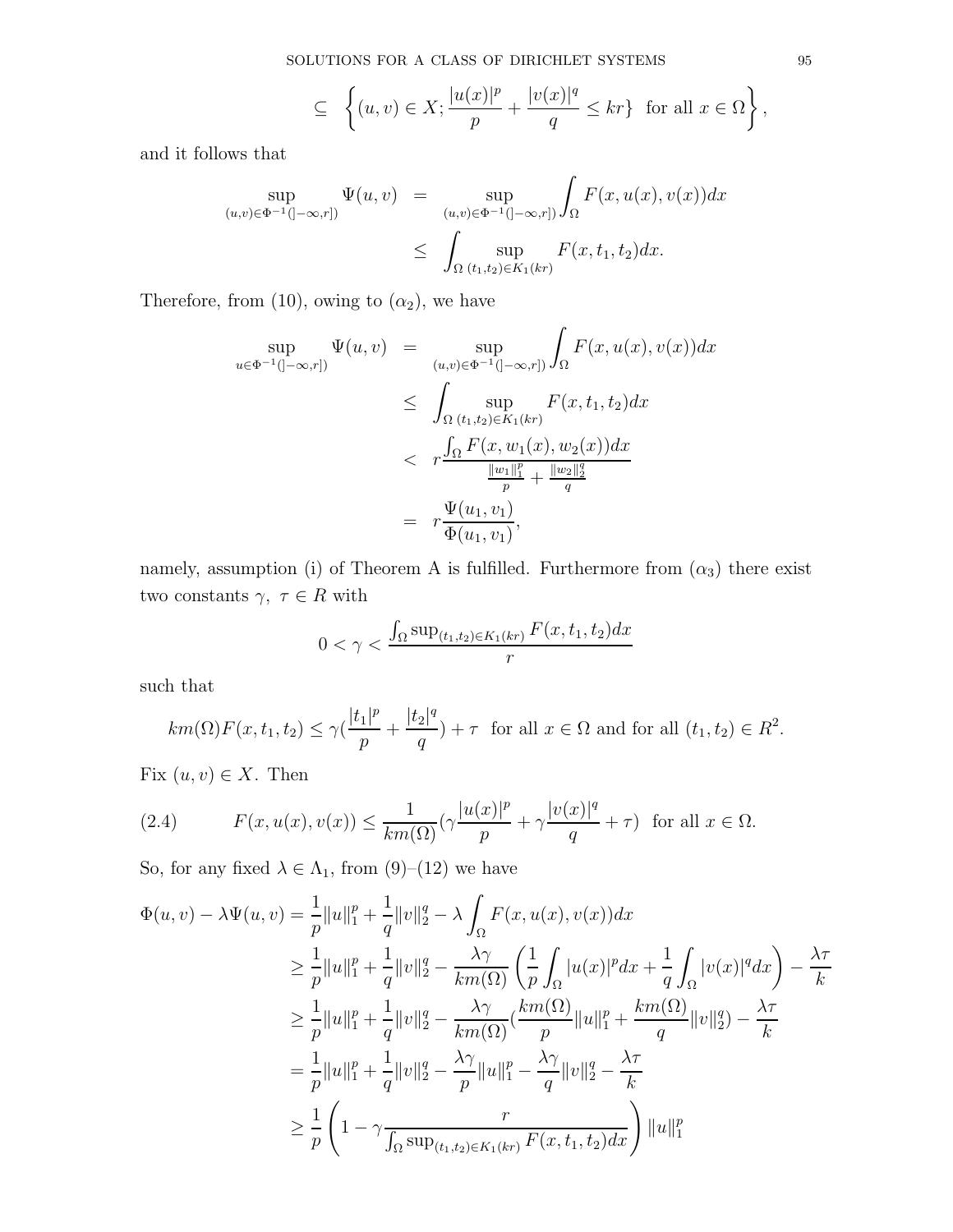$$
+ \frac{1}{q} \left( 1 - \gamma \frac{r}{\int_{\Omega} \sup_{(t_1, t_2) \in K_1(kr)} F(x, t_1, t_2) dx} \right) \|v\|_2^q - \frac{\lambda \tau}{k},
$$

and thus

$$
\lim_{||(u,v)||\to+\infty} (\Phi(u,v) - \lambda \Psi(u,v)) = +\infty,
$$

which means the functional  $\Phi - \lambda \Psi$  is coercive. So, Assumption (ii) of Theorem A is satisfies. Now, we can apply Theorem A. Hence, by using Theorem A, taking into account that the weak solutions of (1) are exactly the solutions of the equation  $\Phi'(u, v) - \lambda \Psi'(u, v) = 0$ , the problem (1) admits at least three distinct weak solutions.  $\Box$ 

Let us here give a consequence of Theorem 1 for a fixed test function  $w$ .

Fix  $x^0 \in \Omega$  and pick  $r_1, r_2$  with  $o < r_1 < r_2$  such that

$$
S(x^0, r_1) \subset S(x^0, r_2) \subseteq \Omega.
$$

Put

$$
Q_{\min} = (r_2^N - r_1^N) \frac{\pi^{N/2}}{\Gamma(1 + N/2)} \min \left\{ \frac{1}{(r_2 - r_1)^p}, \frac{1}{(r_2 - r_1)^q} \right\},
$$
  

$$
Q_{\max} = (r_2^N - r_1^N) \frac{\pi^{N/2}}{\Gamma(1 + N/2)} \max \left\{ \frac{1}{(r_2 - r_1)^p}, \frac{1}{(r_2 - r_1)^q} \right\},
$$
  

$$
R = 1 + m(\Omega)k \max \{ ||a||_{\infty}, ||b||_{\infty} \},
$$
  

$$
L = \frac{1}{kRQ_{\max}} \text{ and } l = kQ_{\min}.
$$

**Corollary 1.** Let  $F : \Omega \times \mathbb{R}^2 \to \mathbb{R}$  be a function such that  $F(\cdot, t_1, t_2)$  is continuous in  $\overline{\Omega}$  for all  $(t_1, t_2) \in R^2$ ,  $F(x, \cdot, \cdot)$  is  $C^1$  in  $R^2$  and  $F(x, 0, 0) = 0$  for every  $x \in \Omega$ . Assume that there exist a constants  $c > 0$  and a vector  $\underline{d} = (d_1, d_2) \in R^2$ ,  $d_1, d_2 \ge 0$ , with  $c < l(\frac{d_1^p}{p} + \frac{d_2^q}{q})$ , such that

$$
\begin{array}{l} \n(\beta_1) \ F(x, t_1, t_2) \ge 0 \text{ for each } (x, t_1, t_2) \in (\Omega \setminus S(x^0, r_1)) \times [0, d_1] \times [0, d_2];\\ \n(\beta_2) \ \frac{\int_{\Omega} \sup_{(t_1, t_2) \in K_1(c)} F(x, t_1, t_2) dx}{c} < L \frac{\int_{S(x^0, r_1)} F(x, d_1, d_2) dx}{\frac{d_1^p}{p} + \frac{d_2^q}{q}}; \n\end{array}
$$

 $(\beta_3)$   $\limsup_{|t_1| \to +\infty, |t_2| \to +\infty} \frac{F(x,t_1,t_2)}{\frac{|t_1|^p}{p} + \frac{|t_2|^q}{q}}$  $\frac{q}{q} \leq 0$  uniformly with respect to  $x \in \Omega$ , where  $K_1(c) = \{(t_1, t_2) \in R^2; \frac{|t_1|^p}{p} + \frac{|t_2|^q}{q} \le c\}$  (see (4)) and *l*, *L* are given by (14).

Then, for each 
$$
\lambda \in \left] RQ_{\max} \frac{\frac{d_1^p}{p} + \frac{d_2^q}{q}}{\int_{S(x^0, r_1)} F(x, d_1, d_2) dx}, \frac{1}{k} \frac{c}{\int_{\Omega} \sup_{(t_1, t_2) \in K_1(c)} F(x, t_1, t_2) dx} \right[
$$
 where  $Q_{\max}$  is given by (13), the problem (1) admits at least three distinct weak solutions in X.

Proof: We claim that all the assumptions of Theorem 1 are satisfied by choosing  $w(x) = (w_1(x), w_2(x))$  with

$$
(2.5) \t w_i(x) = \begin{cases} 0 & , x \in \Omega \setminus S(x^0, r_2) \\ \frac{d_i}{r_2 - r_1} [r_2 - \sqrt{\sum_{i=1}^N (x_i - x_i^0)^2}] & , x \in S(x^0, r_2) \setminus S(x^0, r_1) \\ d_i & , x \in S(x^0, r_1) \end{cases}
$$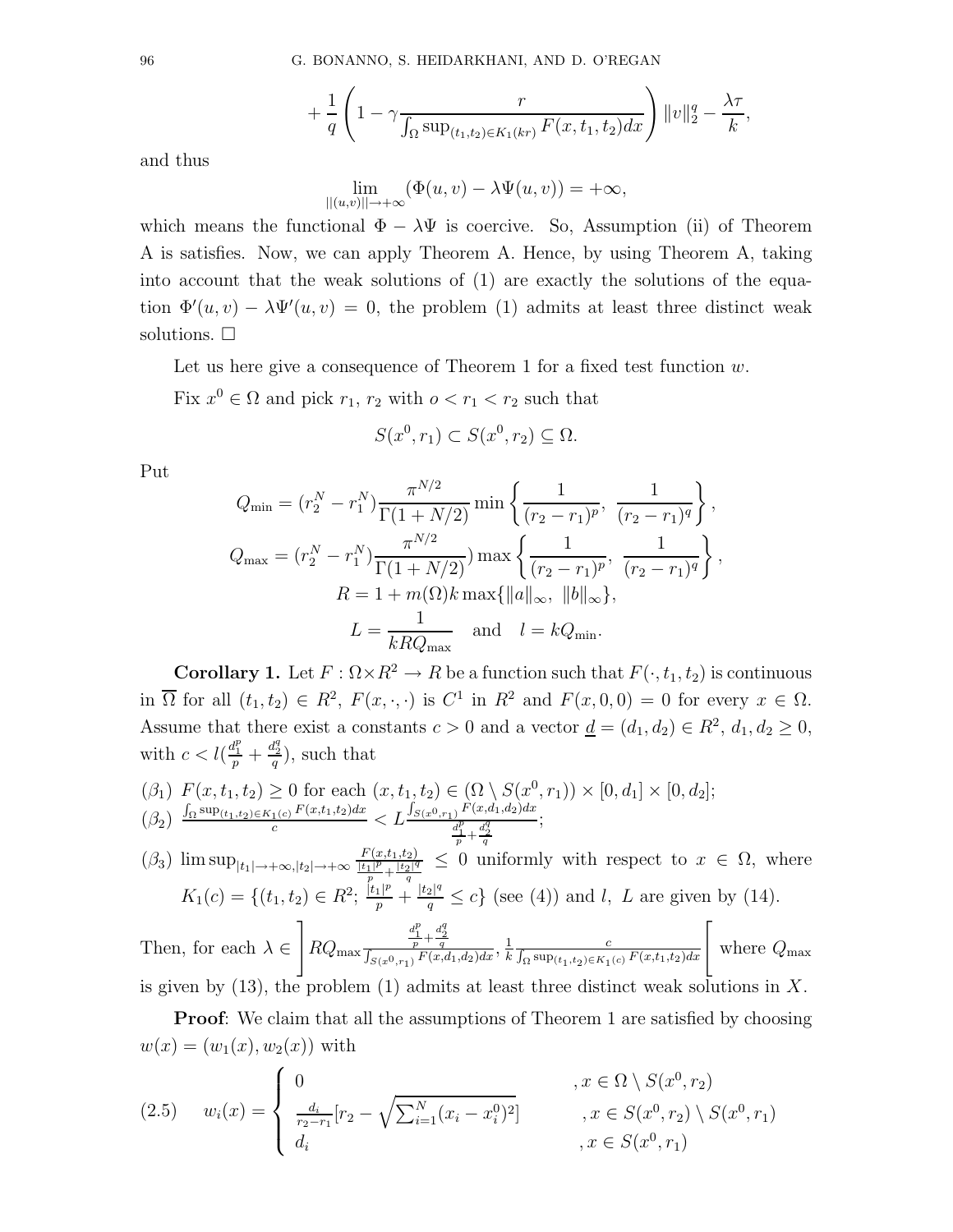for  $i = 1, 2$  and  $r = \frac{c}{k}$  $\frac{c}{k}$ . It follows from (15) that  $(w_1, w_2) \in X$  and

$$
||w_1||^p = (r_2^N - r_1^N) \frac{\pi^{N/2}}{\Gamma(1 + N/2)} (\frac{d_1}{r_2 - r_1})^p
$$

and

$$
||w_2||^q = (r_2^N - r_1^N) \frac{\pi^{N/2}}{\Gamma(1 + N/2)} (\frac{d_2}{r_2 - r_1})^q.
$$

Therefore,

$$
Q_{\min}(\frac{d_1^p}{p} + \frac{d_2^q}{q}) \le \frac{||w_1||^p}{p} + \frac{||w_2||^q}{q} \le Q_{\max}(\frac{d_1^p}{p} + \frac{d_2^q}{q}).
$$

Hence, taking (3) into account, one has

$$
Q_{\min}(\frac{d_1^p}{p} + \frac{d_2^q}{q}) \le \Phi(w_1, w_2) \le RQ_{\max}(\frac{d_1^p}{p} + \frac{d_2^q}{q}).
$$

From  $c < l(\frac{d_1^p}{p} + \frac{d_2^q}{q})$  one has

$$
kr < kQ_{\min}\left(\frac{d_1^p}{p} + \frac{d_2^q}{q}\right) \le k\Phi(w_1, w_2),
$$

that is  $r < \frac{||w_1||^p}{p} + \frac{||w_2||^q}{q}$  $\frac{q_2||^4}{q}$ , namely  $(\alpha_1)$  is verified. Also, since  $0 \leq w_i(x) \leq d_i$ ,  $i = 1, 2$ for each  $x \in \Omega$ , condition  $(\beta_1)$  ensures that

$$
\int_{\Omega \setminus S(x^0,r_2)} F(x,w_1(x),w_2(x))dx + \int_{S(x^0,r_2) \setminus S(x^0,r_1)} F(x,w_1(x),w_2(x))dx \ge 0.
$$

Moreover, from  $(\beta_2)$  one has

$$
\int_{\Omega} \sup_{(t_1,t_2)\in K_1(kr)} F(x,t_1,t_2)dx = k \frac{\int_{\Omega} \sup_{(t_1,t_2)\in K_1(c)} F(x,t_1,t_2)dx}{c}
$$
\n
$$
< k \int_{S(x^0,r_1)} F(x,d_1,d_2)dx
$$
\n
$$
= \frac{1}{RQ_{\max}} \frac{\int_{S(x^0,r_1)} F(x,d_1,d_2)dx}{\frac{d_1^p}{p} + \frac{d_2^q}{q}}
$$
\n
$$
\leq \frac{\int_{S(x^0,r_1)} F(x,d_1,d_2)dx}{\Phi(w_1,w_2)}
$$
\n
$$
\leq \frac{\int_{\Omega} F(x,w_1(x),w_2(x))dx}{\frac{\|w_1\|^p}{p} + \frac{\|w_2\|^q}{q}};
$$

hence  $(\alpha_2)$  is satisfied. Finally  $(\beta_3)$  implies  $(\alpha_3)$ . Taking into account that

$$
\left] RQ_{\max} \frac{\frac{d_1^p}{p} + \frac{d_2^q}{q}}{\int_{S(x^0, r_1)} F(x, d_1, d_2) dx}, \frac{c}{k \int_{\Omega} \sup_{(t_1, t_2) \in K_1(c)} F(x, t_1, t_2) dx} \right[ \subseteq \Lambda_1,
$$

Theorem 1 ensures the conclusion.  $\square$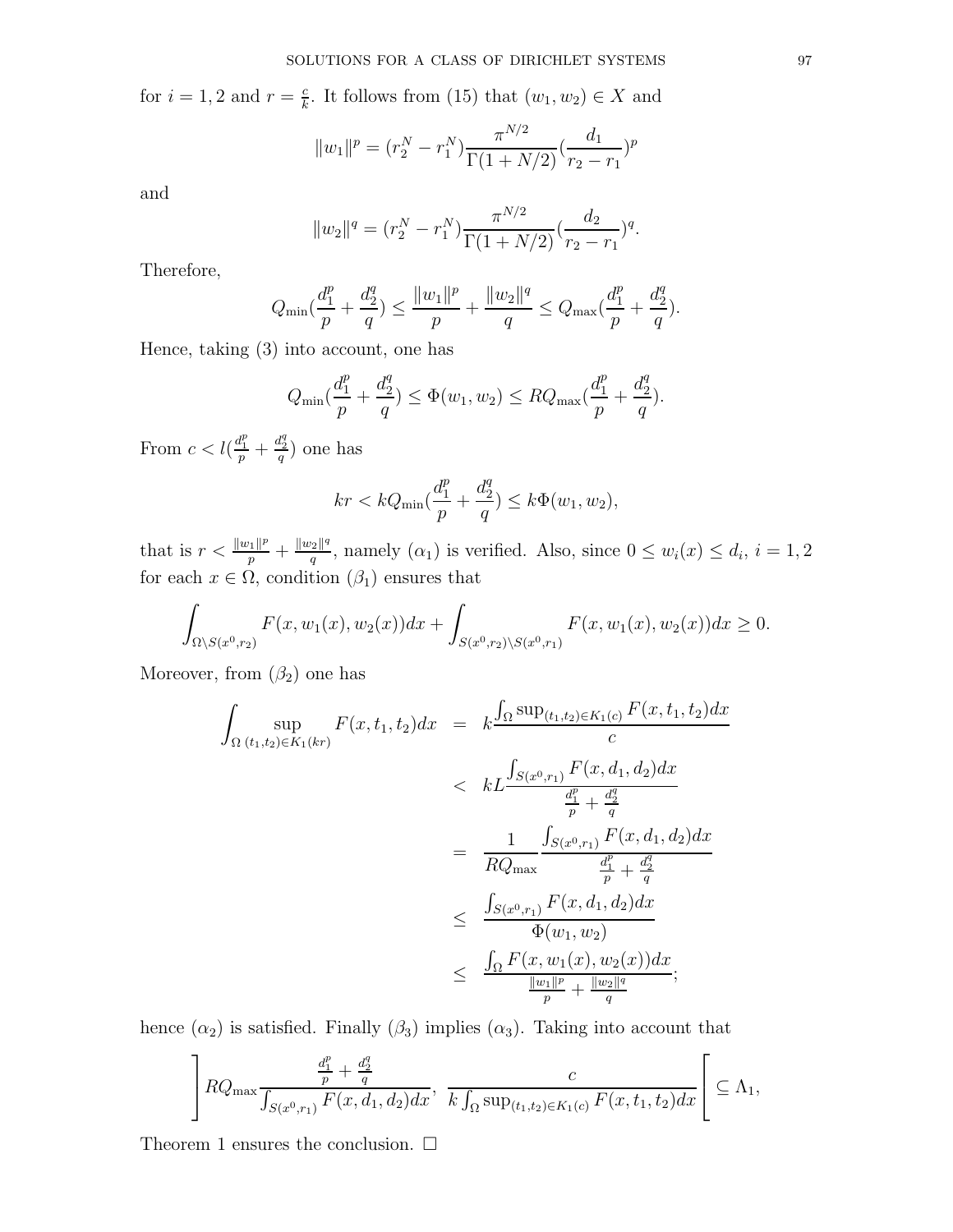We now point out the following special cases of Corollary 1 when  $F$  does not depend on  $x \in \Omega$ . Put

$$
Q_{\max}^{1} := (r_2^{N} - r_1^{N}) \max \left\{ \frac{1}{(r_2 - r_1)^p}, \frac{1}{(r_2 - r_1)^q} \right\}
$$

$$
L^{1} = \frac{r_1^{N}}{m(\Omega)} \frac{1}{kRQ_{\max}^1}.
$$

**Corollary 2.** Let  $F: R^2 \to R$  be a  $C^1$ -function such that  $F(0, 0) = 0$ . Assume that there exist constant  $c > 0$  and vector  $\underline{d} = (d_1, d_2) \in R^2$ ,  $d_1, d_2 \geq 0$ , with  $c < l(\frac{d_1^p}{p} + \frac{d_2^q}{q}),$  such that

$$
\begin{aligned}\n(\beta_1') \quad & F(t_1, t_2) \ge 0 \text{ for each } (t_1, t_2) \in [0, d_1] \times [0, d_2]; \\
(\beta_2') \quad & \xrightarrow{sup_{(t_1, t_2) \in K_1(c)} F(t_1, t_2)} \langle L^1 \frac{F(d_1, d_2)}{\frac{d_1^p}{2} + \frac{d_2^q}{2}}; \\
(\beta_3') \quad & \limsup_{|t_1| \to +\infty, |t_2| \to +\infty} \frac{F(t_1, t_2)}{\frac{[t_1]^p}{p} + \frac{[t_2]^q}{q}} \le 0. \\
\text{Then, for each } \lambda \in \left] \frac{RQ_{\text{max}}^1}{r_1^N} \frac{\frac{d_1^p}{r} + \frac{d_2^q}{q}}{F(d_1, d_2)}, \frac{1}{km(\Omega)} \frac{c}{\sup_{(t_1, t_2) \in K_1(c)} F(t_1, t_2)} \right[ \text{ the problem} \\
(2.6) \quad & \left\{ \begin{array}{ll} -\Delta_p u + a(x)|u|^{p-2}u = \lambda F_u(u, v) & \text{in } \Omega, \\
-\Delta_q v + b(x)|v|^{q-2}v = \lambda F_v(u, v) & \text{in } \Omega, \\
u = v = 0 & \text{on } \partial\Omega,\n\end{array} \right.\n\end{aligned}
$$

admits at least three distinct weak solutions in X.

**Proof:** Since  $Q_{\text{max}} = \frac{\pi^{N/2}}{\Gamma(1+\Delta)}$  $\frac{\pi^{N/2}}{\Gamma(1+\frac{N}{2})}Q_{\text{max}}^1$  and  $m(S(x^0, r_1)) = r_1^N \frac{\pi^{N/2}}{\Gamma(1+\frac{N}{2})}$  $\frac{\pi^{i\sqrt{2}}}{\Gamma(1+\frac{N}{2})}$ , Corollary 1 ensures the conclusion.  $\Box$ 

Finally, we prove the theorem in the introduction.

## PROOF OF THEOREM 0

Fix  $\lambda > \lambda^* := \frac{RQ_{\text{max}}^1}{r_1^N}$  $\frac{d_1^p}{p} + \frac{d_2^q}{q}$ . Taking into account that  $\liminf_{(\xi,\eta) \to (0,0)} \frac{F(\xi,\eta)}{\frac{|\xi|^p}{p} + \frac{|\eta|^q}{q}}$  $\frac{q}{\sqrt{q}}=0$ there is  ${c_n}_{n\in\mathbb{N}} \subseteq ]0, +\infty[$  such that  $\lim_{n\to+\infty} c_n = 0$  and

$$
\lim_{n \to +\infty} \frac{\sup_{(\xi,\eta) \in K_1(c_n)} F(\xi,\eta)}{c_n} = 0.
$$

In fact, one has  $\lim_{n\to+\infty}$  $\sup_{(\xi,\eta)\in K_1(c_n)} F(\xi,\eta)$  $\frac{c_n}{c_n} = \lim_{n \to +\infty}$  $F(\xi_{c_n},\eta_{c_n})$  $\frac{|\xi_{c_n}|^p}{p} + \frac{|\eta_{c_n}|^q}{q}$ q .  $\frac{|\xi_{cn}|^p}{p} + \frac{|\eta_{cn}|^q}{q}$ q  $\overline{c}_n$  $= 0,$ where  $F(\xi_{c_n}, \eta_{c_n}) = \sup_{(\xi,\eta) \in K_1(c_n)} F(\xi, \eta)$ .

Hence, there is  $\bar{c} > 0$  such that

$$
\frac{\sup_{(\xi,\eta)\in K_1(\overline{c})} F(\xi,\eta)}{\overline{c}} < \min\left\{ L^1 \frac{F(d_1,d_2)}{\frac{d_1^p}{p} + \frac{d_2^q}{q}}; \frac{km(\Omega)}{\lambda} \right\}
$$

and  $\overline{c} < l(\frac{d_1^p}{p} + \frac{d_2^q}{q})$ . From Corollary 2 the conclusion follows.  $\Box$ 

and